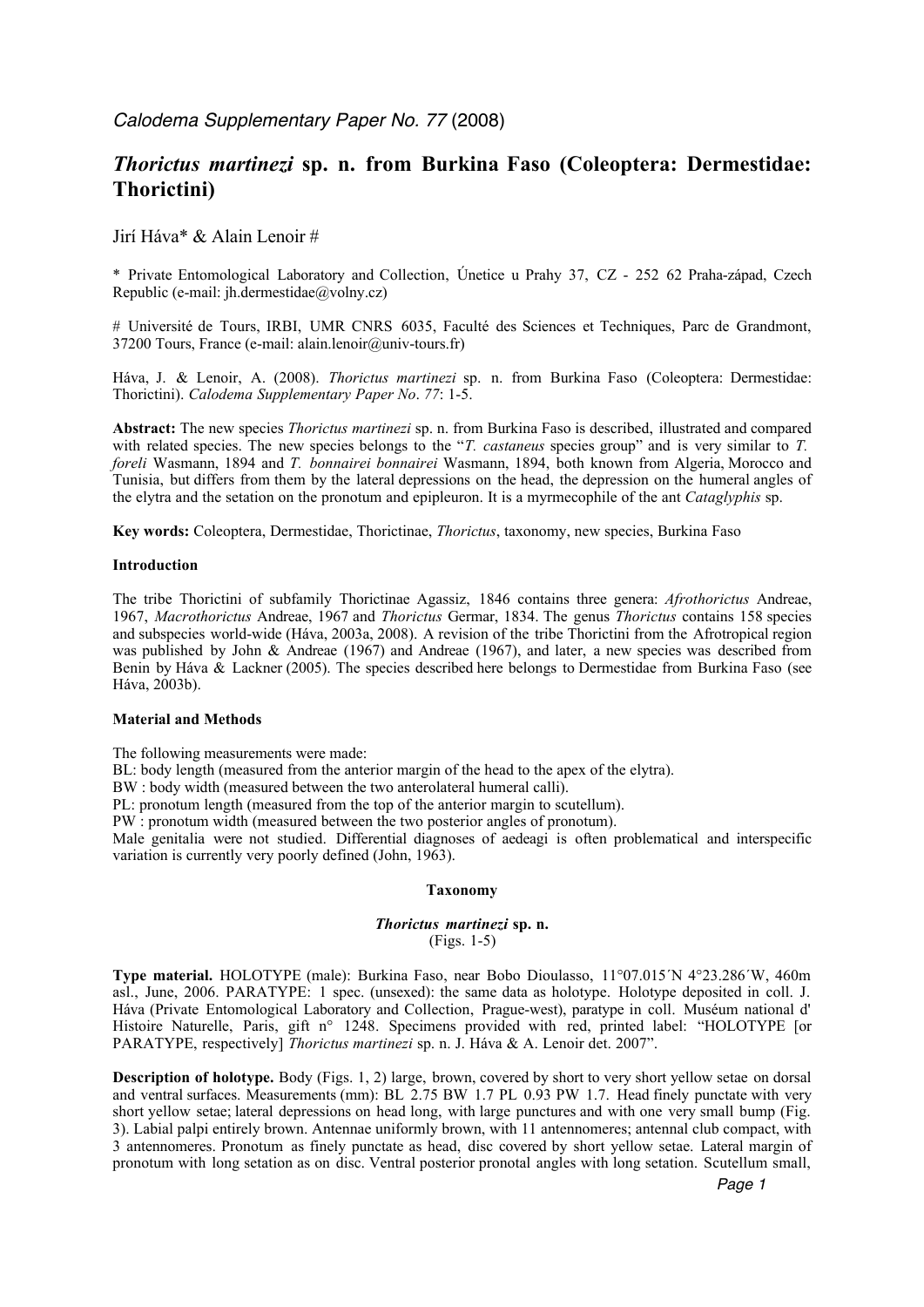## Calodema Supplementary Paper No. 77 (2008)

not visible from above. Elytra very finely punctate; each elytron in anterior part near scutellum with one very small bump; humeral angles of elytra without oval depression (Fig. 5). Epipleuron finely punctate, with long, yellow setation as on elytral disc. Prosternum finely punctate. Mesosternum with foveolate punctures. Metasternum finely punctate. Visible abdominal sternites very finely punctate, covered by short yellow setae. Lateral depressions on the first visible abdominal sternum long. Legs brown, covered by yellow setae.



Figs. 1, 2. *Thorictus martinezi* sp. n.: 1- habitus, dorsal view; 2- habitus, ventral view.

**Diagnosis.** This new species belongs to the "*T. castaneus* species group" and is very similar to *T. foreli*  Wasmann, 1894 and *T. bonnairei bonnairei* Wasmann, 1894 both known from Algeria, Morocco and Tunisia, but differs from them by the lateral depressions on the head, the depression on the humeral angles of the elytra and the setation on the pronotum and epipleuron.

*Thorictus martinezi* sp. n.: lateral depressions on head elongate, head with large punctures and with one very small bump; humeral angles of elytra without oval depression.

*Thorictus foreli* Wasmann, 1894: lateral depressions on head short, head with small punctures, without bump; humeral angles of elytra with long oval depression (John, 1963: p. 229: Fig. 2).

*Thorictus bonnairei bonnairei* Wasmann, 1894: lateral depressions on head elongate, head with large punctures and without small bump; humeral angles of elytra with elongate oval very broad depression (John, 1963: p. 229: Fig. 3).

**Host ant.** *Cataglyphis* sp. (*bicolor* group):

### HYPERLINK:

http://antbase.org/ants/africa/cataglyphis/cataglyphis\_sp\_lenoir/cataglyphis\_sp\_lenoir.htm" http://antbase.org/ants/africa/cataglyphis/cataglyphis\_sp\_lenoir/cataglyphis\_sp\_lenoir.htm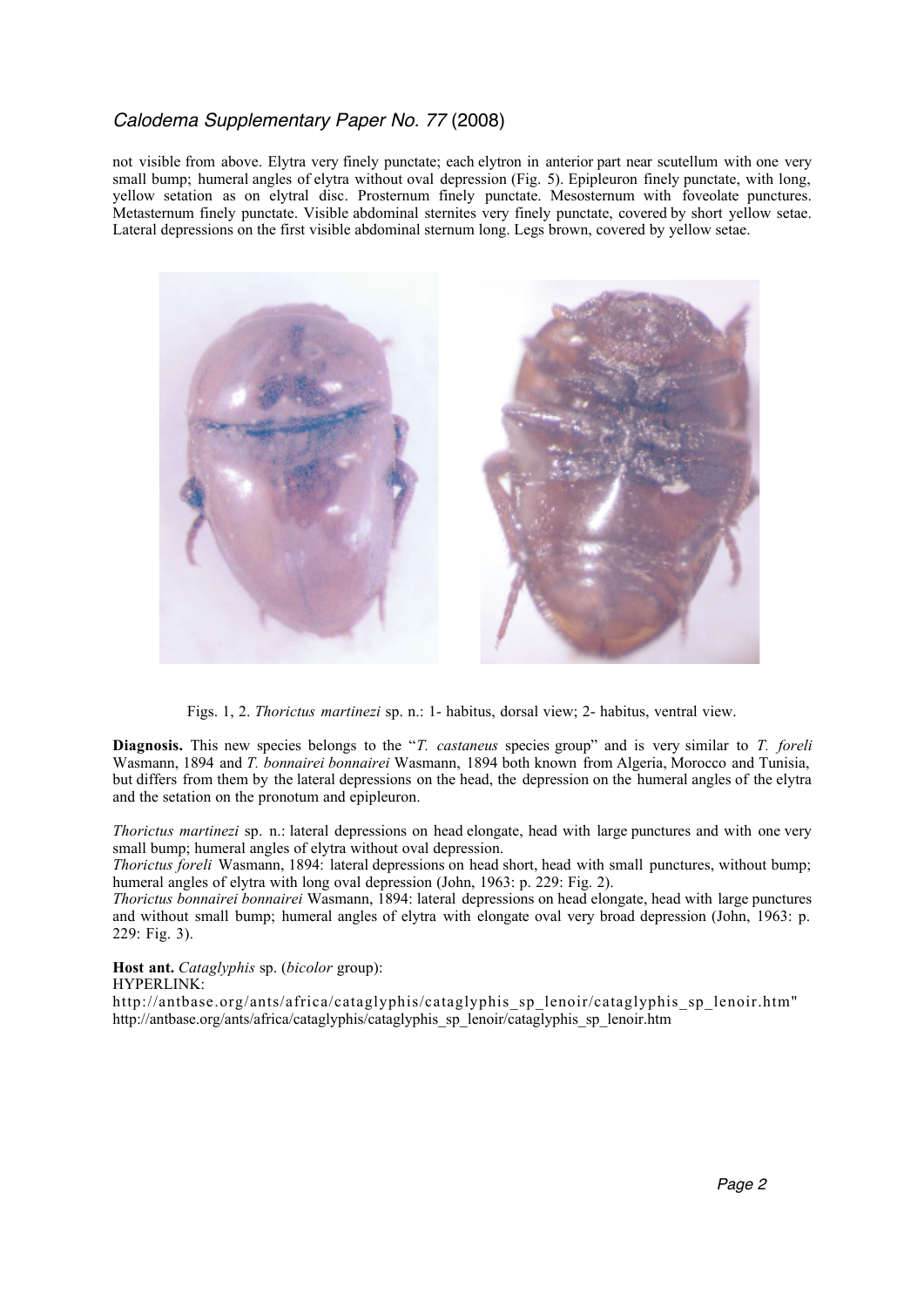

Figs. 3-5. *Thorictus martinezi* sp. n.:3- lateral depressions on head, lateral view; 4- pronotum and epipleuron, ventral view; 5- elytral humerus, dorsal view.



Fig. 6. Host ant *Cataglyphis* sp. with *Thorictus martinezi* sp. n. on antenna.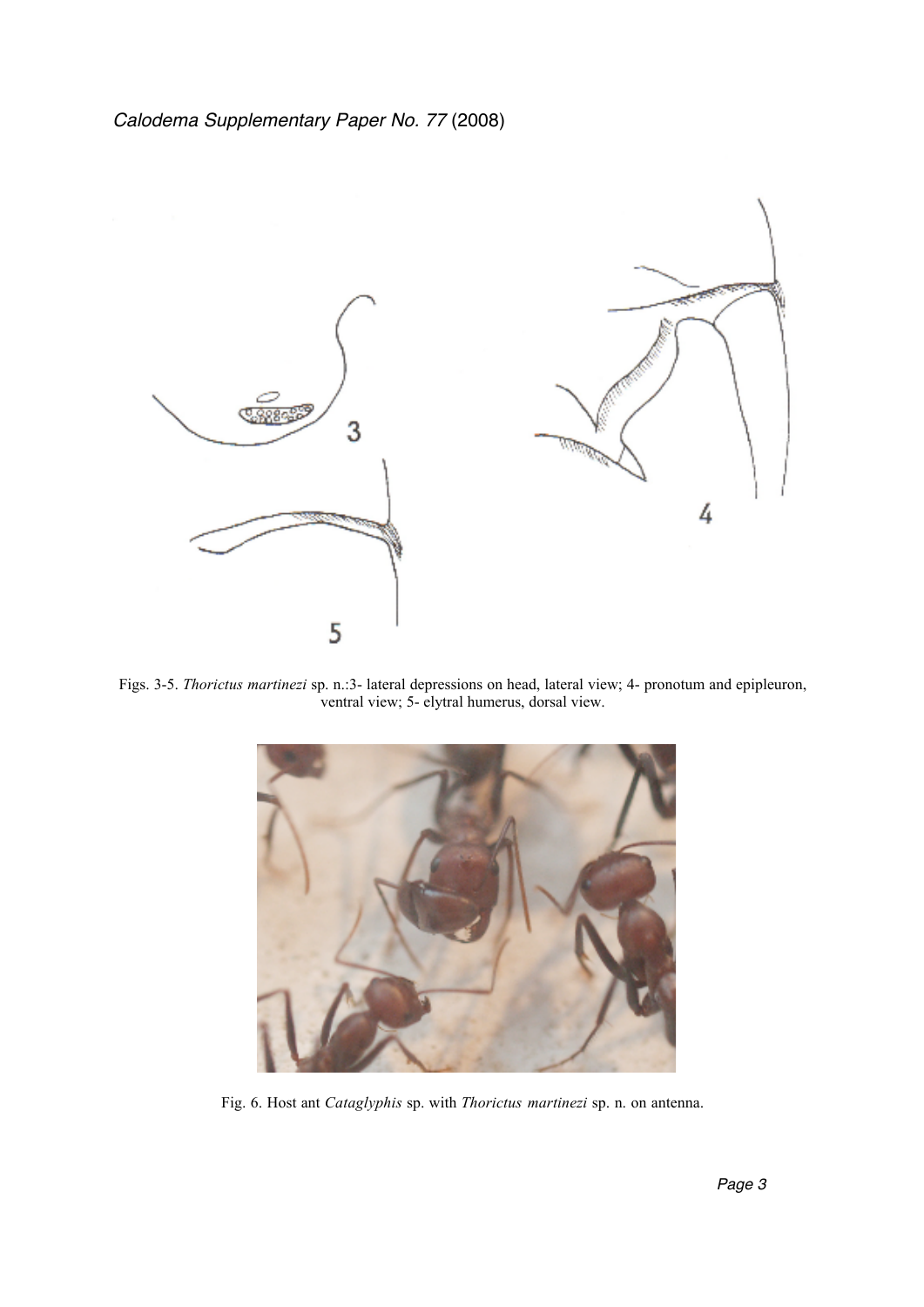## Calodema Supplementary Paper No. 77 (2008)



Fig. 7. Host ant *Cataglyphis* sp. with *Thorictus martinezi* sp. n. on antennae.

**Biology.** The specimens of *Thorictus martinezi* were collected in the field on the heads of *Cataglyphis* sp. workers. In the laboratory, they were observed for several months on the head of a host worker. They clutch at one antenna of the host with their mandibles and remain on the same worker for long periods. The carrier ant stays in the nest generally, but it can go out in the foraging arena with its load. The beetle seems to annoy the worker which tries from time to time to expel it with its forelegs. When the beetles are free, they move in the foraging arena or into the nest. They can disappear for several days, probably living in the refuse pile of the nest. They exhibit thanatotic behaviour (feigning death to evade predation), stopping under a worker when in the "dead" position. The ant then seizes it with its mandibles like prey item or an ant larva and the beetle attaches and clings to one antenna of the host. We tried to introduce a beetle into the foraging arena of other ant species. The adoption in another colony of *Cataglyphis* sp. (Burkina Faso) was very rapid; in two days the beetle entered the nest and was observed on a host head. Among the two beetles introduced in the foraging arena of a *Formica selysi* nest, one died and the other survived for one month outside the nest and never entered it. In a *Cataglyphis velox* nest, the adoption was almost impossible as the beetle was able to climb onto a worker, but the ant successfully ejected it. This suggests that there may be some level of specificity in the association between beetle / ant species. Additional research is underway to determine if there is chemical mimicry between the beetle and the host (Lenoir *et al*., 2001).

**Etymology.** The species is named in honor of Jean-Marie Martinez, the collector of the specimens.

### **Acknowledgements**

Thanks are expressed to Jean-Marie Martinez for the collection of the ants and the beetles in Burkina Faso and to Dr. Trevor J. Hawkeswood (Sydney, Australia) for grammatical revision of the manuscript.